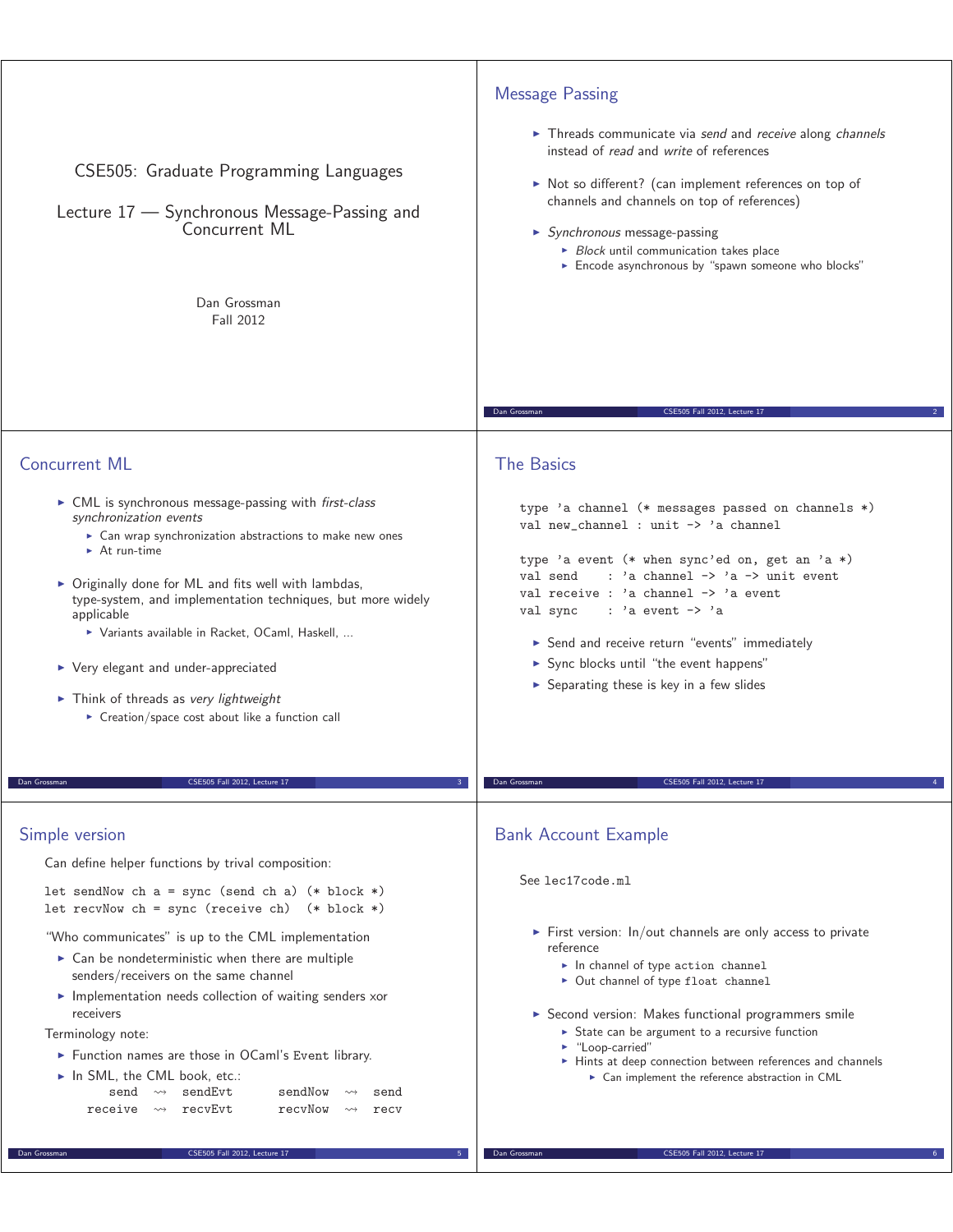| The Interface                                                                                                                                                                                                                                                                                                                                                                                                                                                                                                          | <b>Streams</b>                                                                                                                                                                                                                                                                                                                                                                                                                                                                                                                                                                                                                                                  |
|------------------------------------------------------------------------------------------------------------------------------------------------------------------------------------------------------------------------------------------------------------------------------------------------------------------------------------------------------------------------------------------------------------------------------------------------------------------------------------------------------------------------|-----------------------------------------------------------------------------------------------------------------------------------------------------------------------------------------------------------------------------------------------------------------------------------------------------------------------------------------------------------------------------------------------------------------------------------------------------------------------------------------------------------------------------------------------------------------------------------------------------------------------------------------------------------------|
| The real point of the example is that you can abstract all the<br>threading and communication away from clients:                                                                                                                                                                                                                                                                                                                                                                                                       | Another pattern/concept easy to code up in CML is a stream<br>An infinite sequence of values, produced lazily ("on demand")                                                                                                                                                                                                                                                                                                                                                                                                                                                                                                                                     |
| type acct<br>val mkAcct : unit -> acct<br>val get : $acct \rightarrow float \rightarrow float$<br>val put : acct -> float -> float<br>Hidden thread communcation:<br>In mkAcct makes a thread (the "this account server")<br>► get and put make the server go around the loop once<br>Races naturally avoided: the server handles one request at a time<br>• CML implementation has queues for waiting communications                                                                                                  | Example in lec17code.ml: square numbers<br>Standard more complicated example: A network of streams for<br>producing prime numbers. One approach:<br>First stream generates 2, 3, 4,<br>$\triangleright$ When the last stream generates a number p, return it and<br>dynamically add a stream as the new last stream<br>> Draws input from old last stream but outputs only those that<br>are not divisible by $p$<br>Streams also:<br>Have deep connections to circuits<br>Are easy to code up in lazy languages like Haskell<br>Are a key abstraction in real-time data processing                                                                             |
| CSE505 Fall 2012, Lecture 17<br>Dan Grossman                                                                                                                                                                                                                                                                                                                                                                                                                                                                           | CSE505 Fall 2012, Lecture 17<br>Dan Grossman                                                                                                                                                                                                                                                                                                                                                                                                                                                                                                                                                                                                                    |
| Wanting choice<br>So far just used sendNow and recvNow, hidden behind simple<br>interfaces<br>► But these block until the rendezvous, which is insufficient for<br>many important communication patterns<br>Example: add : int channel -> int channel -> int<br>• Must choose which to receive first; hurting performance if<br>other provider ready earlier<br>Example: or : bool channel -> bool channel -> bool<br>$\triangleright$ Cannot short-circuit<br>This is why we split out sync and have other primitives | Choose and Wrap<br>type 'a event (* when sync'ed on, get an 'a *)<br>val send : 'a channel $\rightarrow$ 'a $\rightarrow$ unit event<br>val receive : 'a channel -> 'a event<br>val sync : 'a event -> 'a<br>val choose : 'a event list -> 'a event<br>val wrap : 'a event $\rightarrow$ ('a $\rightarrow$ 'b) $\rightarrow$ 'b event<br>► choose: when synchronized on, block until one of the events<br>happen (cf. UNIX select, but more useful to have sync<br>separate)<br>▶ wrap: an event with the function as post-processing<br>► Can wrap as many times as you want<br>Note: Skipping a couple other key primitives (e.g., with Nack for<br>timeouts) |
| CSE505 Fall 2012, Lecture 17<br>Dan Grossman<br>9 <sup>°</sup>                                                                                                                                                                                                                                                                                                                                                                                                                                                         | CSE505 Fall 2012, Lecture 17<br>Dan Grossman                                                                                                                                                                                                                                                                                                                                                                                                                                                                                                                                                                                                                    |
| Circuits<br>To an electrical engineer:<br>send and receive are ends of a gate<br>▶ wrap is combinational logic connected to a gate<br>$\triangleright$ choose is a multiplexer<br>sync is getting a result out                                                                                                                                                                                                                                                                                                         | What can't you do<br>CML is by-design for point-to-point communication<br>▶ Provably impossible to do things like 3-way swap (without<br>busy-waiting or higher-level protocols)<br>Related to issues of common-knowledge, especially in a<br>distributed setting<br>Metamoral: Being a broad computer scientist is really useful                                                                                                                                                                                                                                                                                                                               |
| To a programming-language person:<br>> Build up a data structure describing a communication protocol                                                                                                                                                                                                                                                                                                                                                                                                                   |                                                                                                                                                                                                                                                                                                                                                                                                                                                                                                                                                                                                                                                                 |

- Make it a first-class value that can be by passed to sync
- **Provide events in interfaces so other libraries can compose** larger abstractions

## Dan Grossman CSE505 Fall 2012, Lecture 17 11

Dan Grossman CSE505 Fall 2012, Lecture 17 12